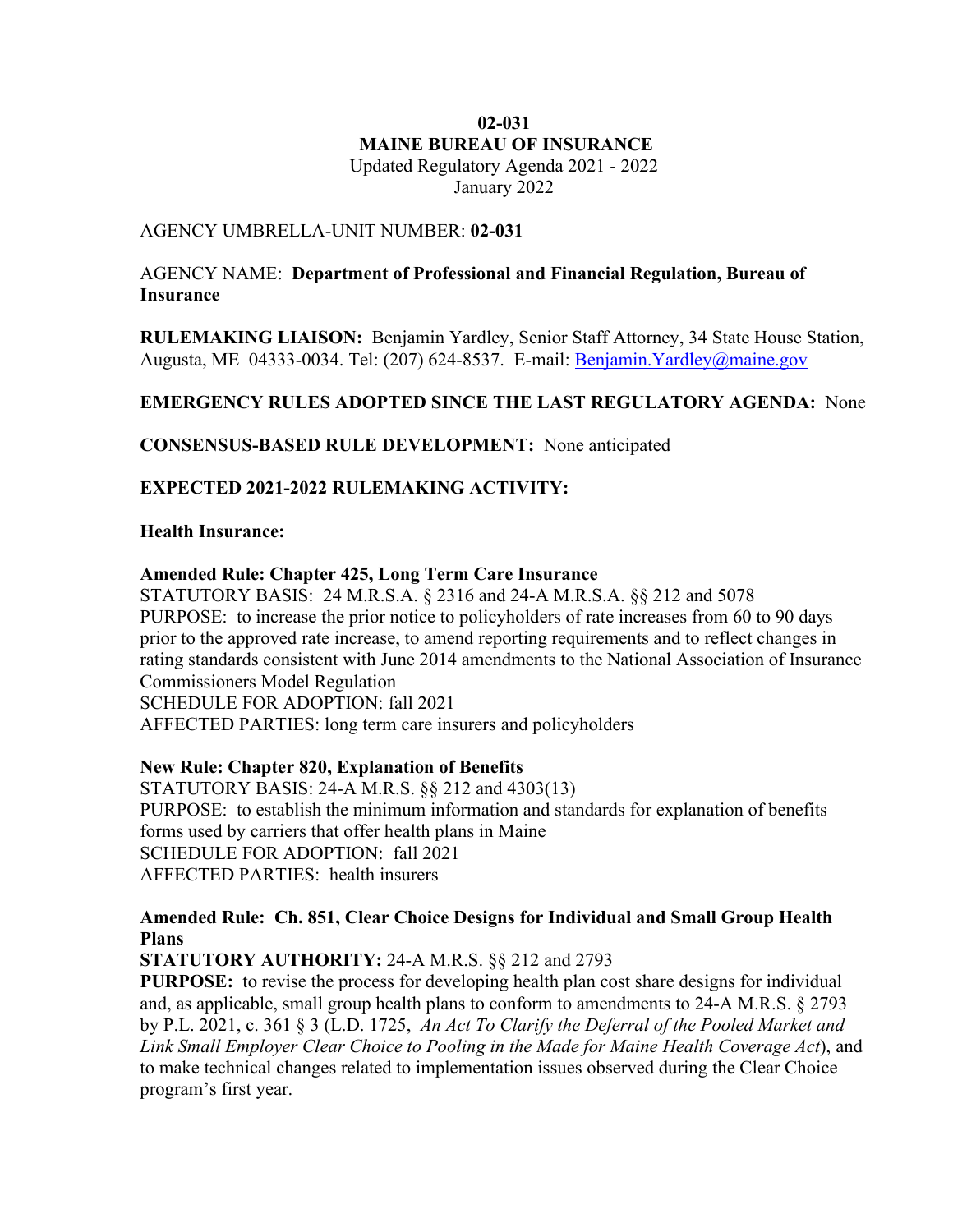# **ANTICIPATED SCHEDULE:** Spring 2022

**AFFECTED PARTIES:** individuals and small businesses buying health insurance, health insurance carriers

## **New Rule: Ch. 856, Combination of the Individual and Small Business Health Insurance Risk Pools**

STATUTORY BASIS: 24-A M.R.S. §§ 212, 2792(5)

 PURPOSE: to establish the necessary conditions and procedures for implementation of the pooled individual and small group health insurance market, and the extension of Maine Guaranteed Access Reinsurance Association (MGARA) coverage to small group health insurance

SCHEDULE FOR ADOPTION: fall 2021

 AFFECTED PARTIES: individuals and small businesses buying health insurance, health insurance carriers, MGARA

# **New Rule: Ch. 857, Small Business Health Insurance Premium Support Program**

 STATUTORY BASIS: 24-A M.R.S. §§ 212 and unallocated language in P.L. 2021, ch. 483, Part C, An Act To Provide Allocations for the Distribution of State Fiscal Recovery Funds (L.D. 1733)

 PURPOSE: to establish the process and requirements to implement the Small Business Health Insurance Premium Support Program's provision of premium relief credits to Maine small group employer health plans

SCHEDULE FOR ADOPTION: fall 2021

AFFECTED PARTIES: health insurers, small businesses buying health insurance

# **Amended Rule: Chapter 945, Annual Report Supplement for Health Insurers**

 STATUTORY BASIS: 24-A M.R.S. §§ 212 and 423-D PURPOSE: to coordinate with the recently developed Supplemental Exhibit filed with Annual Statements as part of the Affordable Care Act data collection efforts SCHEDULE FOR ADOPTION: fall 2021 AFFECTED PARTIES: health insurers

# **Financial Regulation of Insurers:**

### **Amended Rule: Chapter 130, Minimum Reserve Standards for Individual and Group Health Insurance Contracts**

 STATUTORY BASIS: 24-A M.R.S.A. §§ 212, 952(3), and 959(1) PURPOSE: to update current rule to reflect revised disability insurance actuarial tables and most recent amendments to the National Association of Insurance Commissioners Model Rule. SCHEDULE FOR ADOPTION: winter 2022 AFFECTED PARTIES: Disability insurers

 **New Rule: Chapter 735, Term and Universal Life Insurance Reserve Financing**  STATUTORY BASIS: 24-A M.R.S. §§ 212 and 731-B(2-B) and (7)